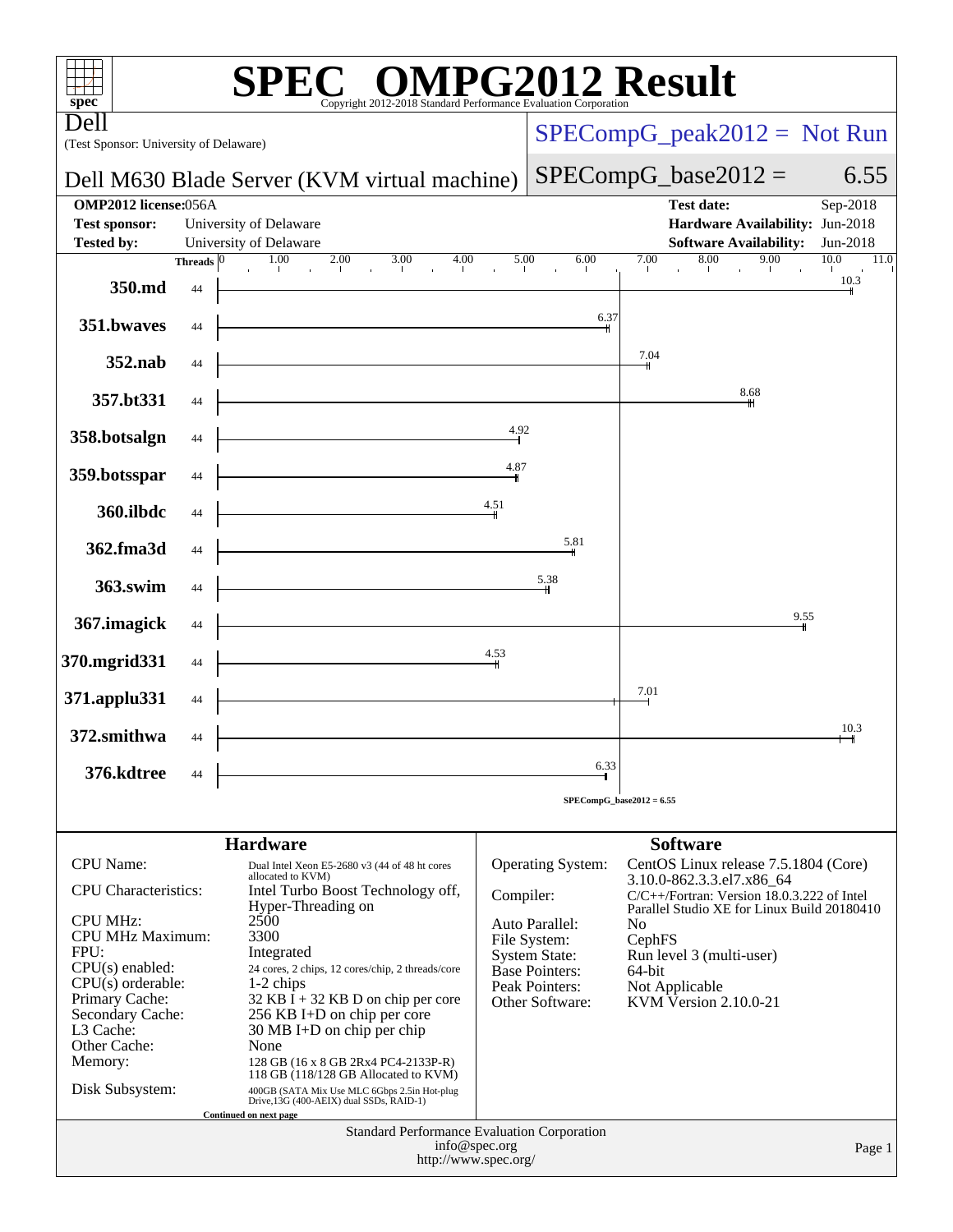# **[SPEC OMPG2012 Result](http://www.spec.org/auto/omp2012/Docs/result-fields.html#SPECOMPG2012Result)**

Dell

(Test Sponsor: University of Delaware)

### [SPECompG\\_peak2012 =](http://www.spec.org/auto/omp2012/Docs/result-fields.html#SPECompGpeak2012) Not Run

 $SPECompG_base2012 = 6.55$  $SPECompG_base2012 = 6.55$ 

#### Dell M630 Blade Server (KVM virtual machine)

#### **[OMP2012 license:](http://www.spec.org/auto/omp2012/Docs/result-fields.html#OMP2012license)**056A **[Test date:](http://www.spec.org/auto/omp2012/Docs/result-fields.html#Testdate)** Sep-2018

**[Test sponsor:](http://www.spec.org/auto/omp2012/Docs/result-fields.html#Testsponsor)** University of Delaware **[Hardware Availability:](http://www.spec.org/auto/omp2012/Docs/result-fields.html#HardwareAvailability)** Jun-2018

**[Tested by:](http://www.spec.org/auto/omp2012/Docs/result-fields.html#Testedby)** University of Delaware **[Software Availability:](http://www.spec.org/auto/omp2012/Docs/result-fields.html#SoftwareAvailability)** Jun-2018

[Other Hardware:](http://www.spec.org/auto/omp2012/Docs/result-fields.html#OtherHardware) None<br>Base Threads Run: 44 [Base Threads Run:](http://www.spec.org/auto/omp2012/Docs/result-fields.html#BaseThreadsRun) [Minimum Peak Threads:](http://www.spec.org/auto/omp2012/Docs/result-fields.html#MinimumPeakThreads) --<br>Maximum Peak Threads: --

[Maximum Peak Threads:](http://www.spec.org/auto/omp2012/Docs/result-fields.html#MaximumPeakThreads)

**[Results Table](http://www.spec.org/auto/omp2012/Docs/result-fields.html#ResultsTable)**

|                                                                                                                                                                                                                                                                                                                                                                                                                                                                                                                                                                                                                                                                                                                                                                                   |    | <b>Base</b>         |       |                |       |                        |       | <b>Peak</b> |                        |              |                |              |                |              |
|-----------------------------------------------------------------------------------------------------------------------------------------------------------------------------------------------------------------------------------------------------------------------------------------------------------------------------------------------------------------------------------------------------------------------------------------------------------------------------------------------------------------------------------------------------------------------------------------------------------------------------------------------------------------------------------------------------------------------------------------------------------------------------------|----|---------------------|-------|----------------|-------|------------------------|-------|-------------|------------------------|--------------|----------------|--------------|----------------|--------------|
| <b>Benchmark</b>                                                                                                                                                                                                                                                                                                                                                                                                                                                                                                                                                                                                                                                                                                                                                                  |    | Threads Seconds     | Ratio | <b>Seconds</b> | Ratio | Seconds                | Ratio |             | <b>Threads Seconds</b> | <b>Ratio</b> | <b>Seconds</b> | <b>Ratio</b> | <b>Seconds</b> | <b>Ratio</b> |
| 350.md                                                                                                                                                                                                                                                                                                                                                                                                                                                                                                                                                                                                                                                                                                                                                                            | 44 | 449                 | 10.3  | 448            | 10.3  | 449                    | 10.3  |             |                        |              |                |              |                |              |
| 351.bwayes                                                                                                                                                                                                                                                                                                                                                                                                                                                                                                                                                                                                                                                                                                                                                                        | 44 | 715                 | 6.34  | 711            | 6.37  | 711                    | 6.37  |             |                        |              |                |              |                |              |
| $352$ .nab                                                                                                                                                                                                                                                                                                                                                                                                                                                                                                                                                                                                                                                                                                                                                                        | 44 | 553                 | 7.04  | 553            | 7.04  | 556                    | 6.99  |             |                        |              |                |              |                |              |
| 357.bt331                                                                                                                                                                                                                                                                                                                                                                                                                                                                                                                                                                                                                                                                                                                                                                         | 44 | 546                 | 8.68  | 543            | 8.73  | 547                    | 8.66  |             |                        |              |                |              |                |              |
| 358.botsalgn                                                                                                                                                                                                                                                                                                                                                                                                                                                                                                                                                                                                                                                                                                                                                                      | 44 | 886                 | 4.91  | 885            | 4.92  | 885                    | 4.92  |             |                        |              |                |              |                |              |
| 359.botsspar                                                                                                                                                                                                                                                                                                                                                                                                                                                                                                                                                                                                                                                                                                                                                                      | 44 | 1082                | 4.85  | 1075           | 4.89  | 1079                   | 4.87  |             |                        |              |                |              |                |              |
| 360.ilbdc                                                                                                                                                                                                                                                                                                                                                                                                                                                                                                                                                                                                                                                                                                                                                                         | 44 | 792                 | 4.50  | 790            | 4.51  | 784                    | 4.54  |             |                        |              |                |              |                |              |
| 362.fma3d                                                                                                                                                                                                                                                                                                                                                                                                                                                                                                                                                                                                                                                                                                                                                                         | 44 | 658                 | 5.77  | 653            | 5.82  | 654                    | 5.81  |             |                        |              |                |              |                |              |
| 363.swim                                                                                                                                                                                                                                                                                                                                                                                                                                                                                                                                                                                                                                                                                                                                                                          | 44 | 842                 | 5.38  | 838            | 5.40  | 848                    | 5.34  |             |                        |              |                |              |                |              |
| 367.imagick                                                                                                                                                                                                                                                                                                                                                                                                                                                                                                                                                                                                                                                                                                                                                                       | 44 | 734                 | 9.57  | 736            | 9.55  | 737                    | 9.54  |             |                        |              |                |              |                |              |
| 370.mgrid331                                                                                                                                                                                                                                                                                                                                                                                                                                                                                                                                                                                                                                                                                                                                                                      | 44 | 977                 | 4.53  | 969            | 4.56  | 976                    | 4.53  |             |                        |              |                |              |                |              |
| $371$ .applu $331$                                                                                                                                                                                                                                                                                                                                                                                                                                                                                                                                                                                                                                                                                                                                                                | 44 | 938                 | 6.46  | 864            | 7.01  | 864                    | 7.02  |             |                        |              |                |              |                |              |
| 372.smithwa                                                                                                                                                                                                                                                                                                                                                                                                                                                                                                                                                                                                                                                                                                                                                                       | 44 | 517                 | 10.4  | 519            | 10.3  | 529                    | 10.1  |             |                        |              |                |              |                |              |
| 376.kdtree                                                                                                                                                                                                                                                                                                                                                                                                                                                                                                                                                                                                                                                                                                                                                                        | 44 | 711                 | 6.33  | 713            | 6.32  | 710                    | 6.34  |             |                        |              |                |              |                |              |
| Results appear in the order in which they were run. Bold underlined text indicates a median measurement.                                                                                                                                                                                                                                                                                                                                                                                                                                                                                                                                                                                                                                                                          |    |                     |       |                |       |                        |       |             |                        |              |                |              |                |              |
| Sysinfo program /home/tmh97/SPEC_OMP2012v1.1/Docs/sysinfo<br>Revision 563 of 2016-06-10 (097295389cf6073d8c3b03fa376740a5)<br>running on js-169-102.jetstream-cloud.org Thu Jul 5 12:30:53 2018<br>This section contains SUT (System Under Test) info as seen by<br>some common utilities. To remove or add to this section, see:<br>http://www.spec.org/omp2012/Docs/config.html#sysinfo<br>From /proc/cpuinfo<br>model name: $Intel(R)$ Xeon $(R)$ CPU E5-2680 v3 @ 2.50GHz<br>44 "physical id"s (chips)<br>44 "processors"<br>cores, siblings (Caution: counting these is hw and system dependent.<br>The<br>following excerpts from /proc/cpuinfo might not be reliable. Use with<br>caution.)<br>cpu cores $: 1$<br>sibling: 1<br>physical 0: cores 0<br>physical 1: cores 0 |    |                     |       |                |       |                        |       |             |                        |              |                |              |                |              |
|                                                                                                                                                                                                                                                                                                                                                                                                                                                                                                                                                                                                                                                                                                                                                                                   |    | physical 2: cores 0 |       |                |       | Continued on next page |       |             |                        |              |                |              |                |              |
| Standard Performance Evaluation Corporation<br>info@spec.org<br>http://www.spec.org/                                                                                                                                                                                                                                                                                                                                                                                                                                                                                                                                                                                                                                                                                              |    |                     |       |                |       |                        |       | Page 2      |                        |              |                |              |                |              |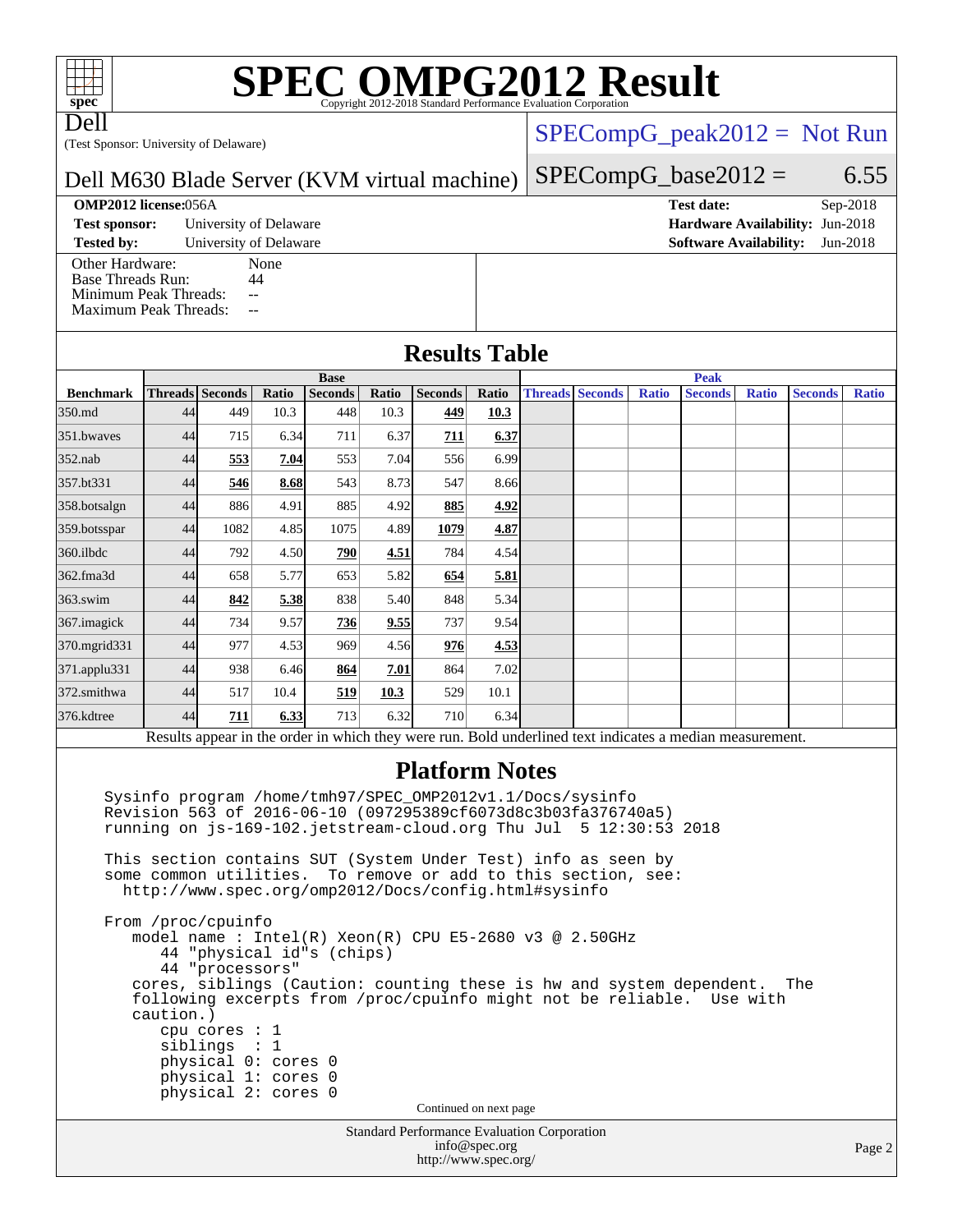

Dell

# **[SPEC OMPG2012 Result](http://www.spec.org/auto/omp2012/Docs/result-fields.html#SPECOMPG2012Result)**

(Test Sponsor: University of Delaware)

[SPECompG\\_peak2012 =](http://www.spec.org/auto/omp2012/Docs/result-fields.html#SPECompGpeak2012) Not Run

#### Dell M630 Blade Server (KVM virtual machine)  $SPECompG_base2012 = 6.55$  $SPECompG_base2012 = 6.55$

|                   | <b>Test sponsor:</b> University of Delaware | <b>Hardware Availability: Jun-2018</b> |  |
|-------------------|---------------------------------------------|----------------------------------------|--|
| <b>Tested by:</b> | University of Delaware                      | <b>Software Availability:</b> Jun-2018 |  |

**[OMP2012 license:](http://www.spec.org/auto/omp2012/Docs/result-fields.html#OMP2012license)**056A **[Test date:](http://www.spec.org/auto/omp2012/Docs/result-fields.html#Testdate)** Sep-2018 **[Hardware Availability:](http://www.spec.org/auto/omp2012/Docs/result-fields.html#HardwareAvailability)** Jun-2018

### **[Platform Notes \(Continued\)](http://www.spec.org/auto/omp2012/Docs/result-fields.html#PlatformNotes)**

| physical                 | 3:<br>0<br>cores                     |                        |
|--------------------------|--------------------------------------|------------------------|
| physical                 | 4 :<br>0<br>cores                    |                        |
| physical                 | 5:<br>0<br>cores                     |                        |
| physical                 | 6:<br>0<br>cores                     |                        |
| physical                 | 7:<br>0<br>cores                     |                        |
| physical                 | 8:<br>0<br>cores                     |                        |
| physical                 | 9:<br>0<br>cores                     |                        |
| physical                 | 10:<br>cores<br>0                    |                        |
| physical                 | 11:<br>0<br>cores                    |                        |
| physical                 | 12:<br>0<br>cores                    |                        |
| physical                 | 13:<br>cores<br>0                    |                        |
| physical                 | 14:<br>0<br>cores                    |                        |
| physical 15:             | 0<br>cores                           |                        |
| physical                 | 16:<br>cores<br>0                    |                        |
| physical 17:             | 0<br>cores                           |                        |
| physical 18:             | 0<br>cores                           |                        |
| physical                 | 19:<br>cores<br>0                    |                        |
| physical                 | 20:<br>0                             |                        |
| physical                 | cores<br>21:<br>0                    |                        |
|                          | cores<br>22:                         |                        |
| physical                 | cores<br>0<br>23:                    |                        |
| physical<br>physical     | 0<br>cores                           |                        |
|                          | 24:<br>0<br>cores                    |                        |
| physical                 | 25:<br>cores<br>0<br>26:             |                        |
| physical                 | 0<br>cores<br>27:                    |                        |
| physical                 | 0<br>cores                           |                        |
| physical                 | 28:<br>cores<br>0<br>29:<br>0        |                        |
| physical<br>physical 30: | cores<br>0                           |                        |
| physical                 | cores<br>31:                         |                        |
| physical                 | cores<br>0<br>32:<br>0               |                        |
| physical 33:             | cores<br>0                           |                        |
|                          | cores<br>34:                         |                        |
| physical                 | cores<br>0<br>35:<br>0               |                        |
| physical<br>physical 36: | cores<br>0                           |                        |
|                          | cores                                |                        |
| physical                 | 37:<br>cores<br>0<br>38:<br>0        |                        |
| physical                 | cores                                |                        |
| physical 39:             | 0<br>cores<br>40:                    |                        |
| physical                 | cores<br>0<br>41:<br>0               |                        |
| physical                 | cores<br>0                           |                        |
| physical 42:             | cores<br>43:                         |                        |
| physical<br>cache size : | 0<br>cores<br>16384 KB               |                        |
|                          |                                      |                        |
| /proc/meminfo<br>From    |                                      |                        |
| MemTotal:                | 123602104<br>kB                      |                        |
| HugePages_Total:         | 0                                    |                        |
| Hugepagesize:            | 2048 kB                              |                        |
|                          |                                      |                        |
| /usr/bin/lsb_release -d  |                                      |                        |
|                          | CentOS Linux release 7.5.1804 (Core) |                        |
|                          |                                      |                        |
|                          | From /etc/*release* /etc/*version*   |                        |
|                          |                                      | Continued on next page |

Standard Performance Evaluation Corporation [info@spec.org](mailto:info@spec.org) <http://www.spec.org/>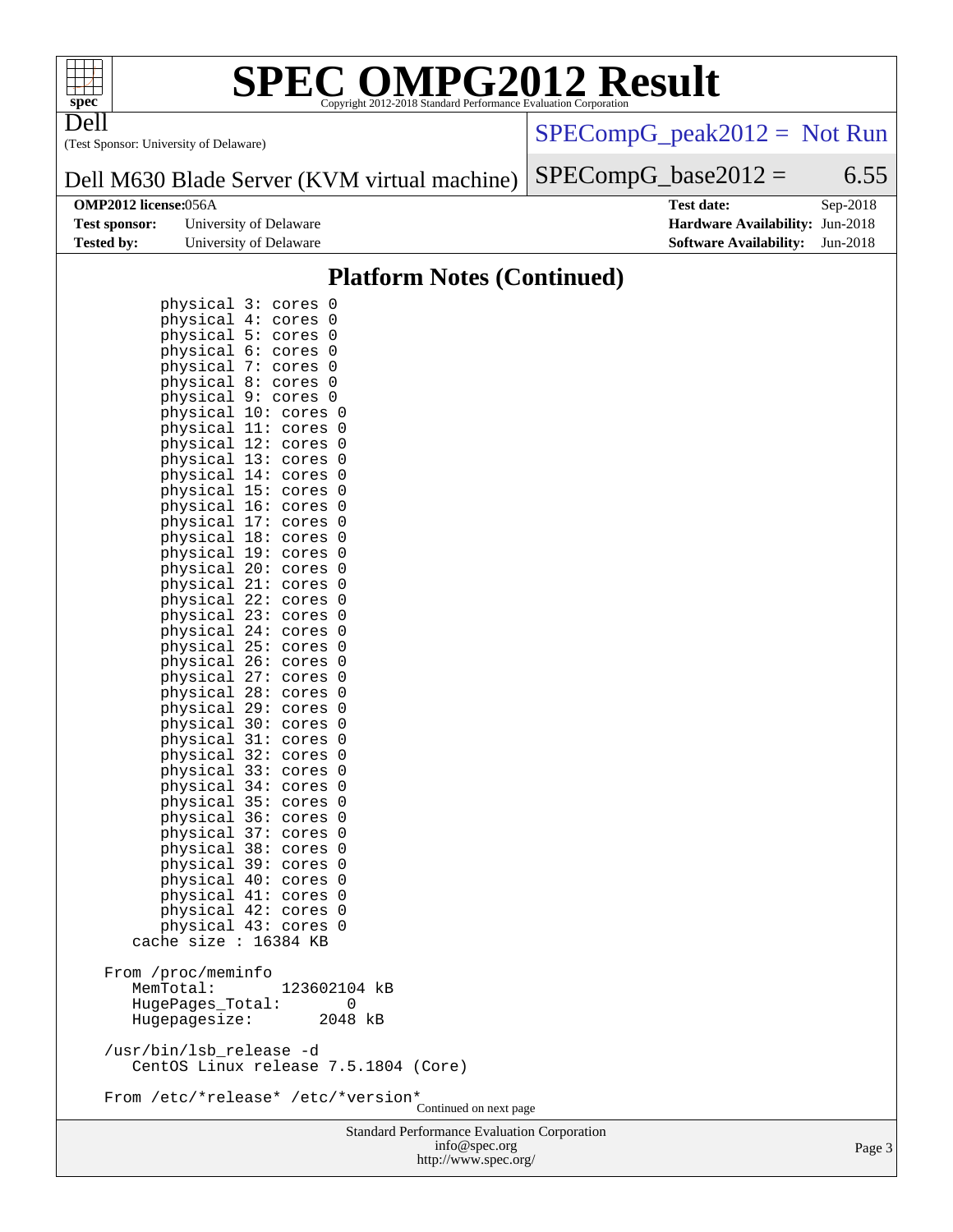

Dell

# **[SPEC OMPG2012 Result](http://www.spec.org/auto/omp2012/Docs/result-fields.html#SPECOMPG2012Result)**

(Test Sponsor: University of Delaware)

 $SPECompG_peak2012 = Not Run$  $SPECompG_peak2012 = Not Run$ 

 $SPECompG_base2012 = 6.55$  $SPECompG_base2012 = 6.55$ 

Dell M630 Blade Server (KVM virtual machine)

**[Test sponsor:](http://www.spec.org/auto/omp2012/Docs/result-fields.html#Testsponsor)** University of Delaware **[Hardware Availability:](http://www.spec.org/auto/omp2012/Docs/result-fields.html#HardwareAvailability)** Jun-2018 **[Tested by:](http://www.spec.org/auto/omp2012/Docs/result-fields.html#Testedby)** University of Delaware **[Software Availability:](http://www.spec.org/auto/omp2012/Docs/result-fields.html#SoftwareAvailability)** Jun-2018

**[OMP2012 license:](http://www.spec.org/auto/omp2012/Docs/result-fields.html#OMP2012license)**056A **[Test date:](http://www.spec.org/auto/omp2012/Docs/result-fields.html#Testdate)** Sep-2018

### **[Platform Notes \(Continued\)](http://www.spec.org/auto/omp2012/Docs/result-fields.html#PlatformNotes)**

 centos-release: CentOS Linux release 7.5.1804 (Core) centos-release-upstream: Derived from Red Hat Enterprise Linux 7.5 (Source) os-release: NAME="CentOS Linux" VERSION="7 (Core)" ID="centos" ID\_LIKE="rhel fedora" VERSION\_ID="7" PRETTY\_NAME="CentOS Linux 7 (Core)" ANSI\_COLOR="0;31" CPE\_NAME="cpe:/o:centos:centos:7" redhat-release: CentOS Linux release 7.5.1804 (Core) system-release: CentOS Linux release 7.5.1804 (Core) system-release-cpe: cpe:/o:centos:centos:7

uname -a:

 Linux js-169-102.jetstream-cloud.org 3.10.0-862.3.3.el7.x86\_64 #1 SMP Fri Jun 15 04:15:27 UTC 2018 x86\_64 x86\_64 x86\_64 GNU/Linux

run-level 5 Jun 27 13:49

 SPEC is set to: /home/tmh97/SPEC\_OMP2012v1.1 Filesystem Type Size Used Avail Use% Mounted on<br>
/dev/sdal xfs 60G 39G 22G 64% / /dev/sda1 xfs 60G 39G 22G 64% / Additional information from dmidecode:

 Warning: Use caution when you interpret this section. The 'dmidecode' program reads system data which is "intended to allow hardware to be accurately determined", but the intent may not be met, as there are frequent changes to hardware, firmware, and the "DMTF SMBIOS" standard.

(End of data from sysinfo program)

### **[General Notes](http://www.spec.org/auto/omp2012/Docs/result-fields.html#GeneralNotes)**

Jetstream VM Configuration: 1 VM instance running OMP2012 on single node with 44 VCPUS and 118 GB memory 44 of the 48 available VCPUS are allocated to KVM

Environment Variables: KMP\_STACKSIZE=1G ulimit -s unlimited

Yes: The test sponsor attests, as of date of publication, that CVE-2017-5754 (Meltdown) Yes: The test sponsor attests, as of date of publication, that CVE-2017-5753 (Spectre variant 1) Yes: The test sponsor attests, as of date of publication, that CVE-2017-5715 (Spectre variant 2)

> Standard Performance Evaluation Corporation [info@spec.org](mailto:info@spec.org) <http://www.spec.org/>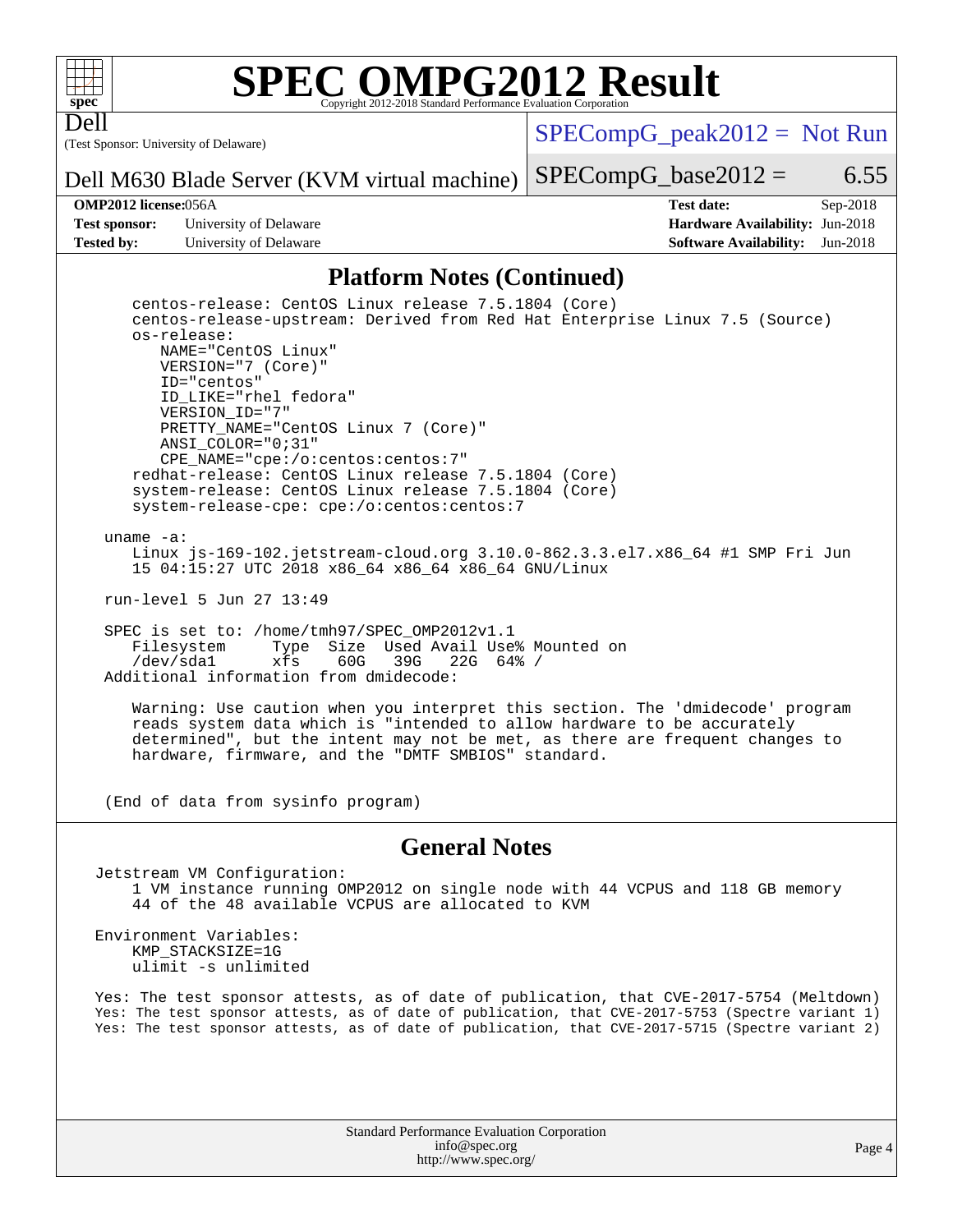

Dell

# **[SPEC OMPG2012 Result](http://www.spec.org/auto/omp2012/Docs/result-fields.html#SPECOMPG2012Result)**

(Test Sponsor: University of Delaware)

 $SPECompG_peak2012 = Not Run$  $SPECompG_peak2012 = Not Run$ 

Dell M630 Blade Server (KVM virtual machine)

**[Test sponsor:](http://www.spec.org/auto/omp2012/Docs/result-fields.html#Testsponsor)** University of Delaware **[Hardware Availability:](http://www.spec.org/auto/omp2012/Docs/result-fields.html#HardwareAvailability)** Jun-2018 **[Tested by:](http://www.spec.org/auto/omp2012/Docs/result-fields.html#Testedby)** University of Delaware **[Software Availability:](http://www.spec.org/auto/omp2012/Docs/result-fields.html#SoftwareAvailability)** Jun-2018

 $SPECompG_base2012 = 6.55$  $SPECompG_base2012 = 6.55$ 

**[OMP2012 license:](http://www.spec.org/auto/omp2012/Docs/result-fields.html#OMP2012license)**056A **[Test date:](http://www.spec.org/auto/omp2012/Docs/result-fields.html#Testdate)** Sep-2018

## **[Base Compiler Invocation](http://www.spec.org/auto/omp2012/Docs/result-fields.html#BaseCompilerInvocation)**

[C benchmarks](http://www.spec.org/auto/omp2012/Docs/result-fields.html#Cbenchmarks): [icc](http://www.spec.org/omp2012/results/res2018q4/omp2012-20181125-00157.flags.html#user_CCbase_intel_icc_a87c68a857bc5ec5362391a49d3a37a6)

[C++ benchmarks:](http://www.spec.org/auto/omp2012/Docs/result-fields.html#CXXbenchmarks) [icpc](http://www.spec.org/omp2012/results/res2018q4/omp2012-20181125-00157.flags.html#user_CXXbase_intel_icpc_2d899f8d163502b12eb4a60069f80c1c)

[Fortran benchmarks](http://www.spec.org/auto/omp2012/Docs/result-fields.html#Fortranbenchmarks): [ifort](http://www.spec.org/omp2012/results/res2018q4/omp2012-20181125-00157.flags.html#user_FCbase_intel_ifort_8a5e5e06b19a251bdeaf8fdab5d62f20)

### **[Base Portability Flags](http://www.spec.org/auto/omp2012/Docs/result-fields.html#BasePortabilityFlags)**

 350.md: [-free](http://www.spec.org/omp2012/results/res2018q4/omp2012-20181125-00157.flags.html#user_baseFPORTABILITY350_md_f-FR_e51be0673775d2012b3310fa5323f530) 357.bt331: [-mcmodel=medium](http://www.spec.org/omp2012/results/res2018q4/omp2012-20181125-00157.flags.html#user_basePORTABILITY357_bt331_f-mcmodel_3a41622424bdd074c4f0f2d2f224c7e5) 363.swim: [-mcmodel=medium](http://www.spec.org/omp2012/results/res2018q4/omp2012-20181125-00157.flags.html#user_basePORTABILITY363_swim_f-mcmodel_3a41622424bdd074c4f0f2d2f224c7e5) 367.imagick: [-std=c99](http://www.spec.org/omp2012/results/res2018q4/omp2012-20181125-00157.flags.html#user_baseCPORTABILITY367_imagick_f-std_2ec6533b6e06f1c4a6c9b78d9e9cde24)

## **[Base Optimization Flags](http://www.spec.org/auto/omp2012/Docs/result-fields.html#BaseOptimizationFlags)**

[C benchmarks](http://www.spec.org/auto/omp2012/Docs/result-fields.html#Cbenchmarks):

[-ansi-alias](http://www.spec.org/omp2012/results/res2018q4/omp2012-20181125-00157.flags.html#user_CCbase_f-ansi-alias) [-qopenmp](http://www.spec.org/omp2012/results/res2018q4/omp2012-20181125-00157.flags.html#user_CCbase_f-qopenmp) [-ipo](http://www.spec.org/omp2012/results/res2018q4/omp2012-20181125-00157.flags.html#user_CCbase_f-ipo) [-O3](http://www.spec.org/omp2012/results/res2018q4/omp2012-20181125-00157.flags.html#user_CCbase_f-O3) [-no-prec-div](http://www.spec.org/omp2012/results/res2018q4/omp2012-20181125-00157.flags.html#user_CCbase_f-no-prec-div) [-no-prec-sqrt](http://www.spec.org/omp2012/results/res2018q4/omp2012-20181125-00157.flags.html#user_CCbase_f-no-prec-sqrt) [-fp-model fast=2](http://www.spec.org/omp2012/results/res2018q4/omp2012-20181125-00157.flags.html#user_CCbase_f-fp-model_a7fb8ccb7275e23f0079632c153cfcab) [-xHost](http://www.spec.org/omp2012/results/res2018q4/omp2012-20181125-00157.flags.html#user_CCbase_f-xhost_1e10f91eff8f78573df9db5f5d873511)

[C++ benchmarks:](http://www.spec.org/auto/omp2012/Docs/result-fields.html#CXXbenchmarks)

[-ansi-alias](http://www.spec.org/omp2012/results/res2018q4/omp2012-20181125-00157.flags.html#user_CXXbase_f-ansi-alias) [-qopenmp](http://www.spec.org/omp2012/results/res2018q4/omp2012-20181125-00157.flags.html#user_CXXbase_f-qopenmp) [-ipo](http://www.spec.org/omp2012/results/res2018q4/omp2012-20181125-00157.flags.html#user_CXXbase_f-ipo) [-O3](http://www.spec.org/omp2012/results/res2018q4/omp2012-20181125-00157.flags.html#user_CXXbase_f-O3) [-no-prec-div](http://www.spec.org/omp2012/results/res2018q4/omp2012-20181125-00157.flags.html#user_CXXbase_f-no-prec-div) [-no-prec-sqrt](http://www.spec.org/omp2012/results/res2018q4/omp2012-20181125-00157.flags.html#user_CXXbase_f-no-prec-sqrt) [-fp-model fast=2](http://www.spec.org/omp2012/results/res2018q4/omp2012-20181125-00157.flags.html#user_CXXbase_f-fp-model_a7fb8ccb7275e23f0079632c153cfcab) [-xHost](http://www.spec.org/omp2012/results/res2018q4/omp2012-20181125-00157.flags.html#user_CXXbase_f-xhost_1e10f91eff8f78573df9db5f5d873511)

[Fortran benchmarks](http://www.spec.org/auto/omp2012/Docs/result-fields.html#Fortranbenchmarks):

[-qopenmp](http://www.spec.org/omp2012/results/res2018q4/omp2012-20181125-00157.flags.html#user_FCbase_f-qopenmp) [-ipo](http://www.spec.org/omp2012/results/res2018q4/omp2012-20181125-00157.flags.html#user_FCbase_f-ipo) [-O3](http://www.spec.org/omp2012/results/res2018q4/omp2012-20181125-00157.flags.html#user_FCbase_f-O3) [-no-prec-div](http://www.spec.org/omp2012/results/res2018q4/omp2012-20181125-00157.flags.html#user_FCbase_f-no-prec-div) [-no-prec-sqrt](http://www.spec.org/omp2012/results/res2018q4/omp2012-20181125-00157.flags.html#user_FCbase_f-no-prec-sqrt) [-fp-model fast=2](http://www.spec.org/omp2012/results/res2018q4/omp2012-20181125-00157.flags.html#user_FCbase_f-fp-model_a7fb8ccb7275e23f0079632c153cfcab) [-xHost](http://www.spec.org/omp2012/results/res2018q4/omp2012-20181125-00157.flags.html#user_FCbase_f-xhost_1e10f91eff8f78573df9db5f5d873511)

The flags file that was used to format this result can be browsed at <http://www.spec.org/omp2012/flags/Intel-ic17-linux64.html>

You can also download the XML flags source by saving the following link: <http://www.spec.org/omp2012/flags/Intel-ic17-linux64.xml>